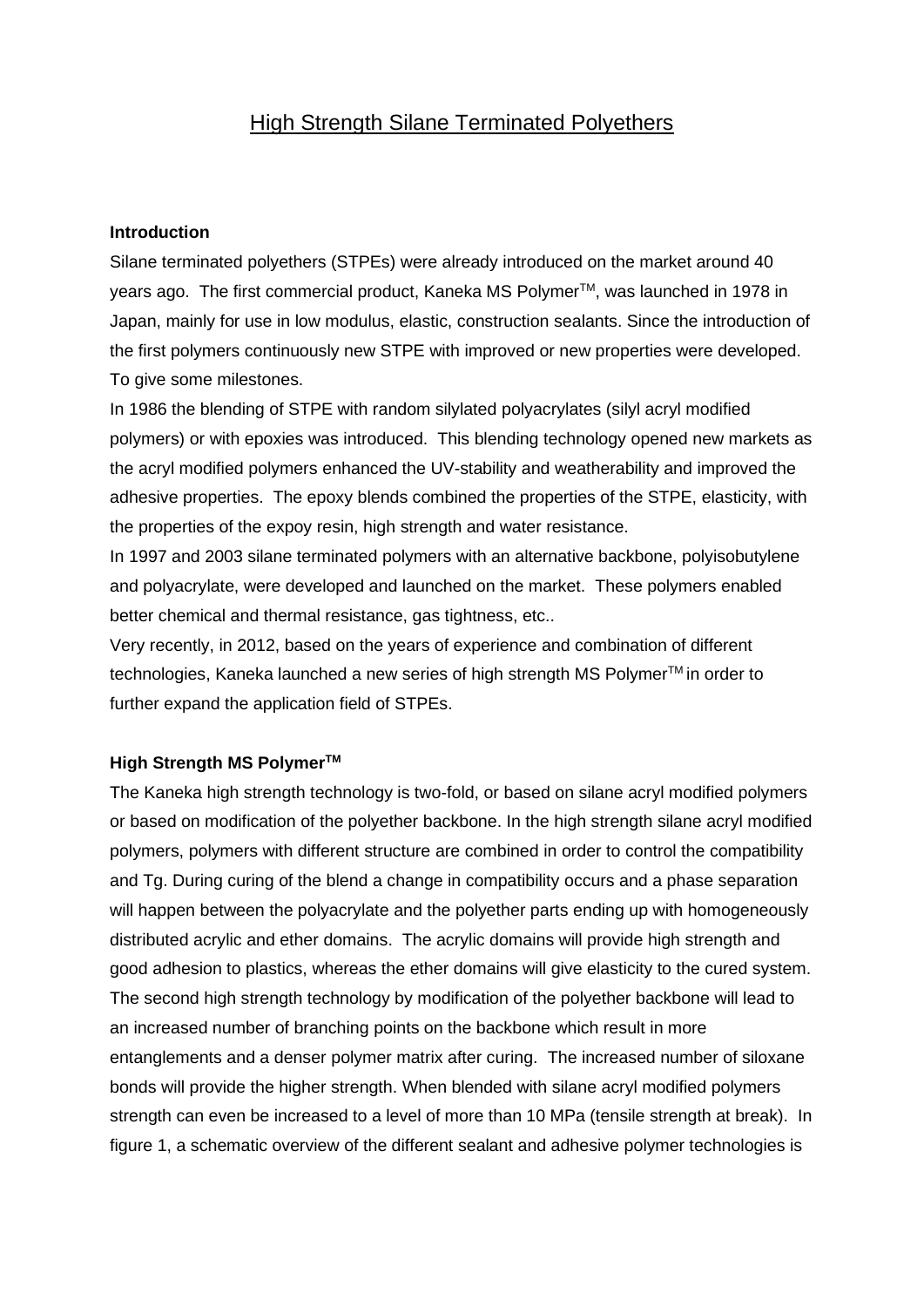given to show that with the new Kaneka high strength polymers an existing gap is closed and new opportunities are opened.



Figure 1 Schematic comparison of the different polymer technologies

In table 1 an overview of the properties of the new high strength polymers are given and shows that especially the polymers A-A, B-A and C-A with modified backbone and blended with polyacrylates combine very high strength, for STPEs, with retention of elongation. The properties of the polymers A, B, D and E with modified backbone without acrylate blending are more or less in line with standard STPE polymers, but it will be shown that by using the right formulation tools end products with increased strength can be formulated. The more standard silane acrylate modified polymers, MA451 and MA480, based on only phase separation technology have properties in between the polymers with modified backbone and with and without acrylate modification.

| <b>Type</b>            | Grade       | <b>Viscosity</b><br>(Pa.s) | M50<br>(MPa) | Tb<br>(MPa) | Eb<br>(%) |
|------------------------|-------------|----------------------------|--------------|-------------|-----------|
| 오<br>Acryl<br>Modified | Polymer A-A | 50                         | 0,62         | 4,94        | 153       |
|                        | Polymer B-A | 140                        | 1,03         | 5,25        | 167       |
|                        | Polymer C-A | 150                        | 0,63         | 8,46        | 168       |

Table 1 Overview of the properties of the different acryl modified high strength MS Polymers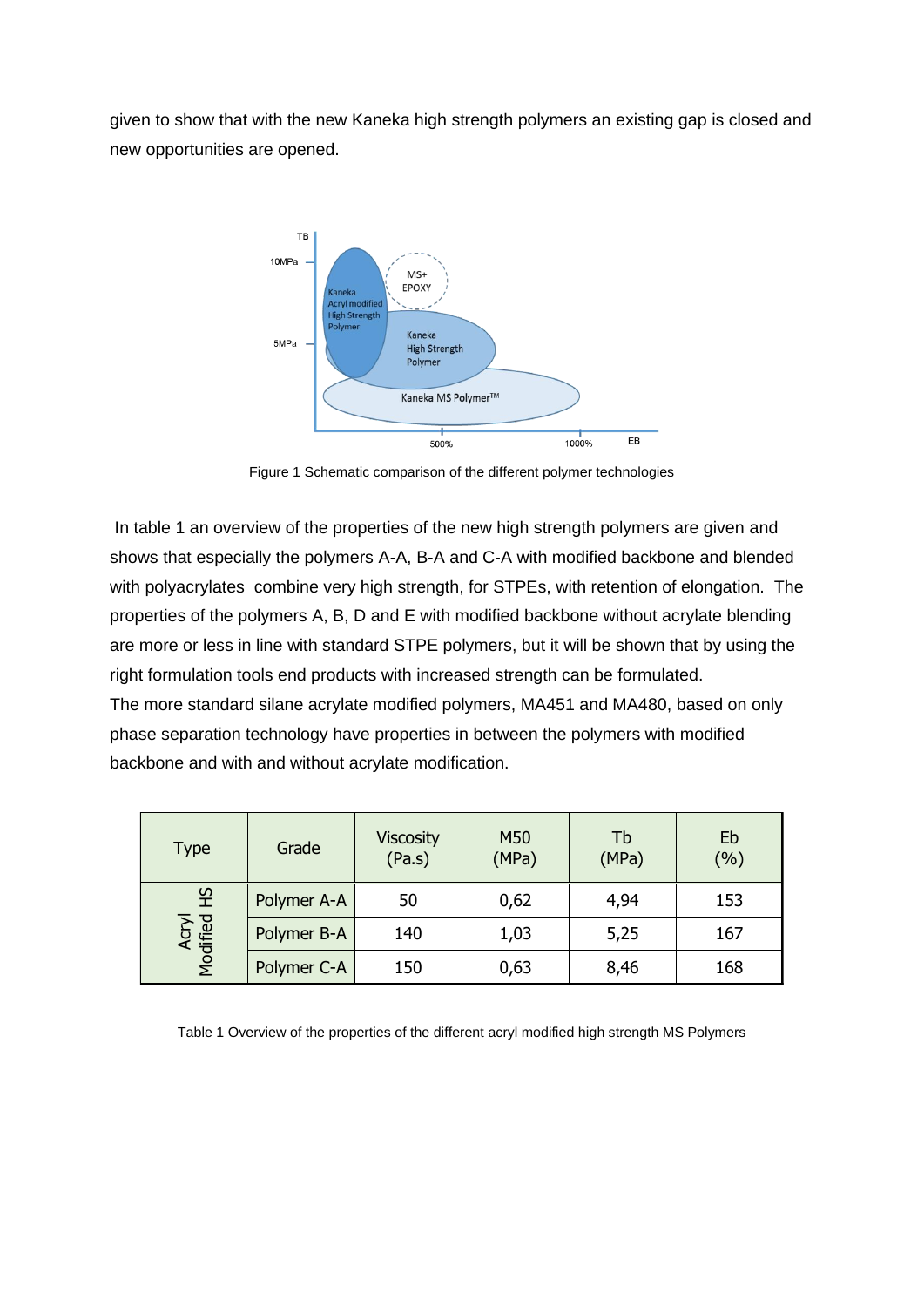## **Comparison with standard STPE**

The different "standard" Kaneka MS Polymer<sup>™</sup>, dimethoxymethylsilane (DMS) and trimethoxysilane (TMS) terminated polyethers, were 1-to-1 compared in a general purpose sealant model formulation with the new high strength polymers. In figure 2, the results of the compartive testing are shown as a relative comparison of the mechanical properties. Comparing the mid-modulus polymers, Kaneka MS Polymer™ S303H, Kaneka Silyl™ SAX520, Polymer B and the high modulus polymers, Kaneka Silyl™ SAX400, Kaneka Silyl™ SAX580 and Polymer D it is clear that the high strength polymers give an overall improvement of the mechanical properties, especially elastic recovery, tear strength and tensile strength at break.

The conclusion is that the TMS polymers improve elastic recovery combined with faster curing and the new high strength polymers give an overall improvement of the mechanical properties.



Figure 2 Comparison of the different Kaneka MS Polymer™ types in a general purpose sealant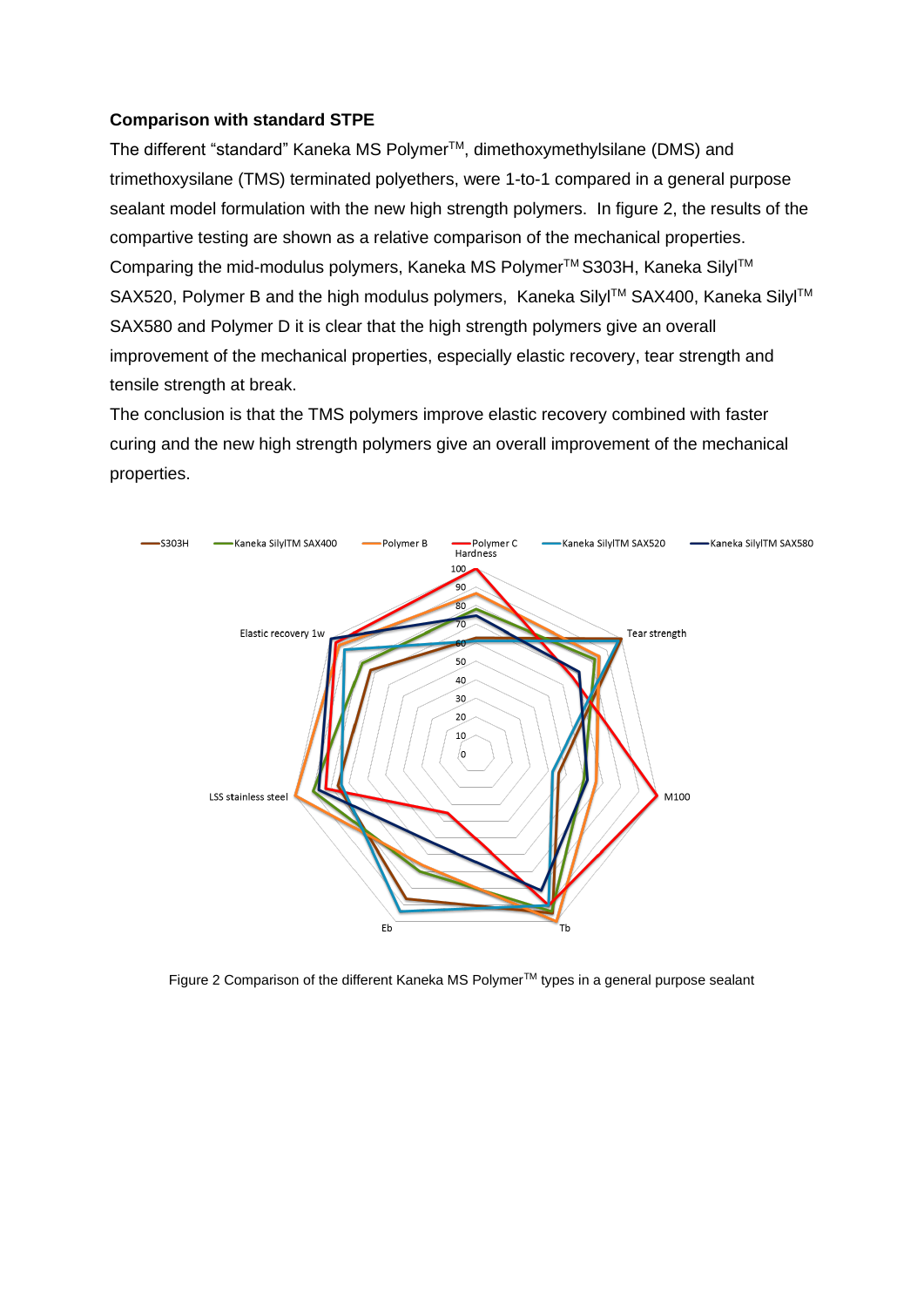# **Formulation examples**

To show the capabilities of the new polymer grades a series of formulations were developed within Kaneka for applications up to now out of reach for standard STPEs.

As first was a do-it-yourself high strength or repair adhesive formulated by using an acryl modified polymer which gives phase separation or an acryl and backbone modified high strength polymer. In table 2 the general formulation is given with the initial properties. It can be observed that the viscosity and curing time remains almost constant independent on the selected polymer. More of intrest however is the increase in the modulus (M50) increasing from 2,2 MPa to 6,75 MPa and tensile strength at break (Tb) which increases from 4,2 MPa to 8,7 MPa. Additionally, the tear strength more than doubles to 20 kN/m by using the polymer C-A.

|                                                | <b>Condition</b> | <b>Unit</b>    | <b>TMS-MS</b> | <b>New Polymer</b> |                    |
|------------------------------------------------|------------------|----------------|---------------|--------------------|--------------------|
| <b>Property</b>                                |                  |                | <b>MA451</b>  | Pol F              | <b>Polymer C-A</b> |
| <b>Viscosity</b>                               | $5s^{-1}$        | Pa.s           | 139           | 116                | 164                |
|                                                | $10 s^{-1}$      |                | 127           | 107                | 151                |
| <b>Skin Formation Time</b>                     | 23°C/50%RH       | hh:mm          | 0:12          | 0:12               | 0:11               |
| <b>Residual tack</b>                           | 1d/7d 23°C/50%RH | $\overline{ }$ | 7/7           | 7/7                | 7/7                |
| <b>Hardness</b>                                | 7d 23°C/50%RH    | Shore A        | 61/64         | 68/74              | 69/72              |
| <b>Tensile properties by</b><br>dumbbell shape | <b>M50</b>       |                | 2,20          | 5,80               | 6,75               |
|                                                | M <sub>100</sub> | <b>MPa</b>     |               |                    |                    |
|                                                | Tb               |                | 4,24          | 7,01               | 8,46               |
|                                                | Eb               | 0/0            | 92            | 59                 | 64                 |
| <b>Tear Strength</b>                           | ISO-34-1-B       | kN/m           | 6,7           | 10,3               | 20,0               |

Formula: MS Polymer (100)/Silica(18)/Silane (10)/Catalyst (1,25)

Table 2 Model formulation and properties of DIY repair adhesive.

In table 3 the general formulation of a (semi-)structural elastic adhesive is given with an overview of the standard properties. As mentioned before and shown in figure 1, the basic high strength polymers with only modification of the backbone did not have very high values for modulus and strength. In a formulation as shown in table 3 however, tensile strength can be up to 8,4 MPa in combination with a high elongation of 229%. These results show that it is possible to formulate (semi-)structural adhesives with the new Kaneka MS Polymer<sup>™</sup>grades.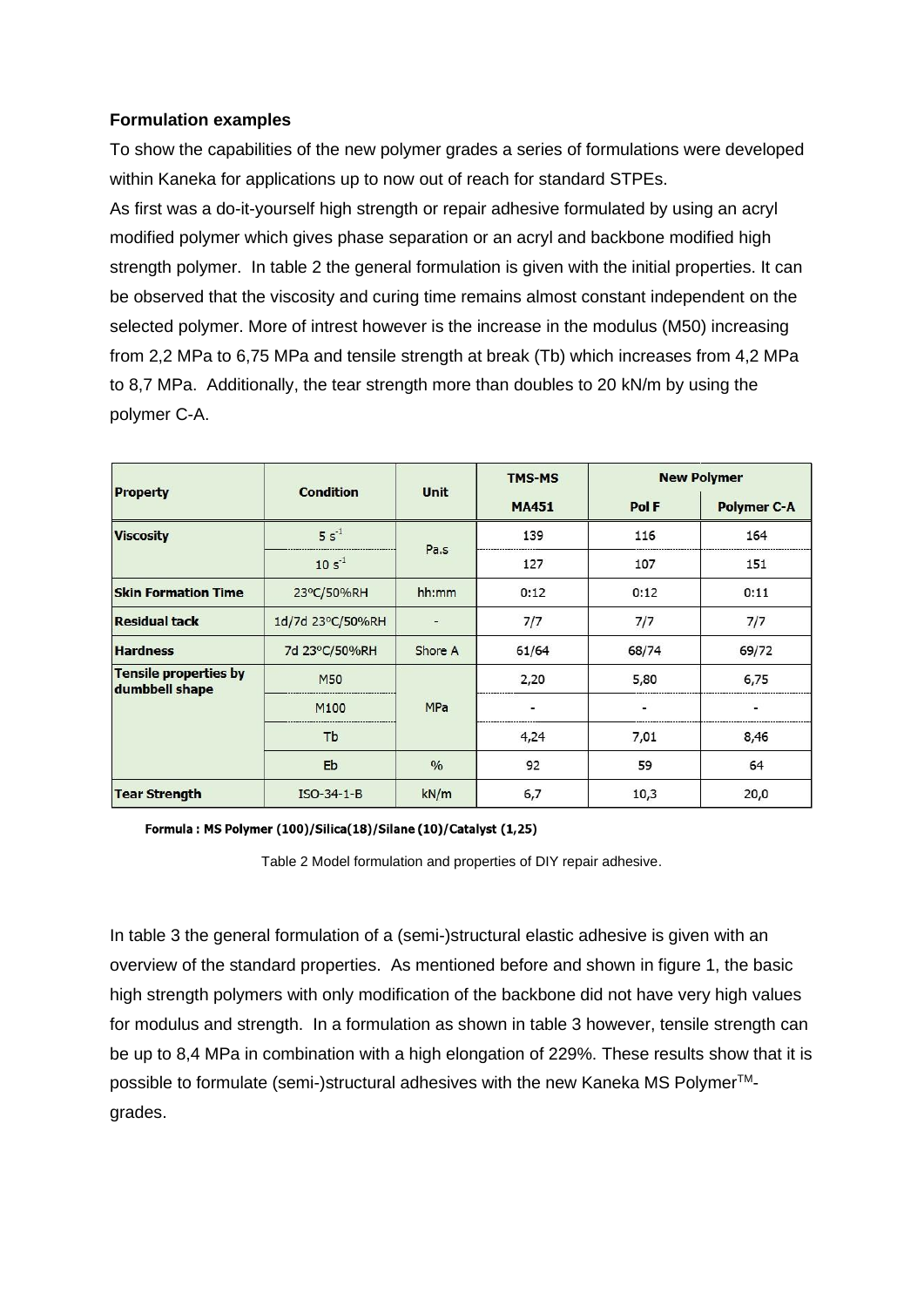| <b>Condition</b><br><b>Property</b>            |                                | <b>Unit</b> | <b>Polymer B</b> |
|------------------------------------------------|--------------------------------|-------------|------------------|
| <b>Viscosity</b>                               | $5s^{-1}$                      | Pa.s        | 417              |
|                                                | $10 s^{-1}$                    |             | 298              |
| <b>Skin Formation Time</b>                     | 23°C/50%RH                     | hh:mm       | 0:10             |
| <b>Residual tack</b>                           | 1d/3d/7d 23°C/50%RH            |             | 7/7/7            |
| <b>Hardness</b>                                | Shore A<br>1d/3d/7d 23°C/50%RH |             | 66/74/75         |
| <b>Tensile properties by</b><br>dumbbell shape | <b>M50</b>                     |             | 2,41             |
|                                                | M100                           | <b>MPa</b>  | 4,41             |
|                                                | Tb                             |             | 8,42             |
|                                                | Eb                             | $\%$        | 229              |
| <b>Tear Strength</b>                           | $ISO-34-1-B$                   | kN/m        | 6,7              |

Formula: MS Polymer (100)/Filler (75) / Silica(20)/Silane (7)/Catalyst (2)

Table 3 Model formulation and properties of (semi-)structural adhesive

#### **Improved properties with high strength polymers**

Besides providing high strength the new polymers will also enhance other properties, such as improved weatherability and adhesion to plastics.

The weatherability of the basic high strength polymers was measured in a formulated product in a cyclic test with combination of carbon arc lamp and water spray. After a specific period of time the number of cracks (Q) were counted and the size of the cracks (S) was evaluated and given a score from 0 (good) to 5 (bad) and then multiplied the number and score for the size of the cracks (QS). In table 4 the tested formulation and weatherability results are shown. With the standard dimethoxymethylsilane terminated polymer Kaneka Silyl™ SAX350 after 600 hours exposure a lot off small cracks are formed which keep growing in function of exposure time. With the basic high strength polymer B a smaller number of small cracks are formed after 900 hours. At longer exposure times no more cracks are formed and the existing cracks do not grow. With Polymer A even after 1320 hours of exposure no cracks are formed. It is obvious that be using the new high strength polymers weatherability significantly increases and will result in improved heat/water resistance.

In the same table 4 are also elastic recovery results shown. The test piece was elongated 100% for 24 hours and then released, the recovery was measured after 1 hour and 24 hours. A very high elastic recovery, up to 95%, could be observed with the new polymers.

Another property which was evaluated is the adhesion to different types of plastics, such as hard PVC, fibre reinforced polyester (FRP), polycarbonate (PC), polystyrene (PS), polymethylmethacrylate (PMMA) and ABS. A plastic adhesive model formulation was taken in which the polymer was 1-to-1 replaced and Kaneka MS Polymer™ S303H (DMS), Kaneka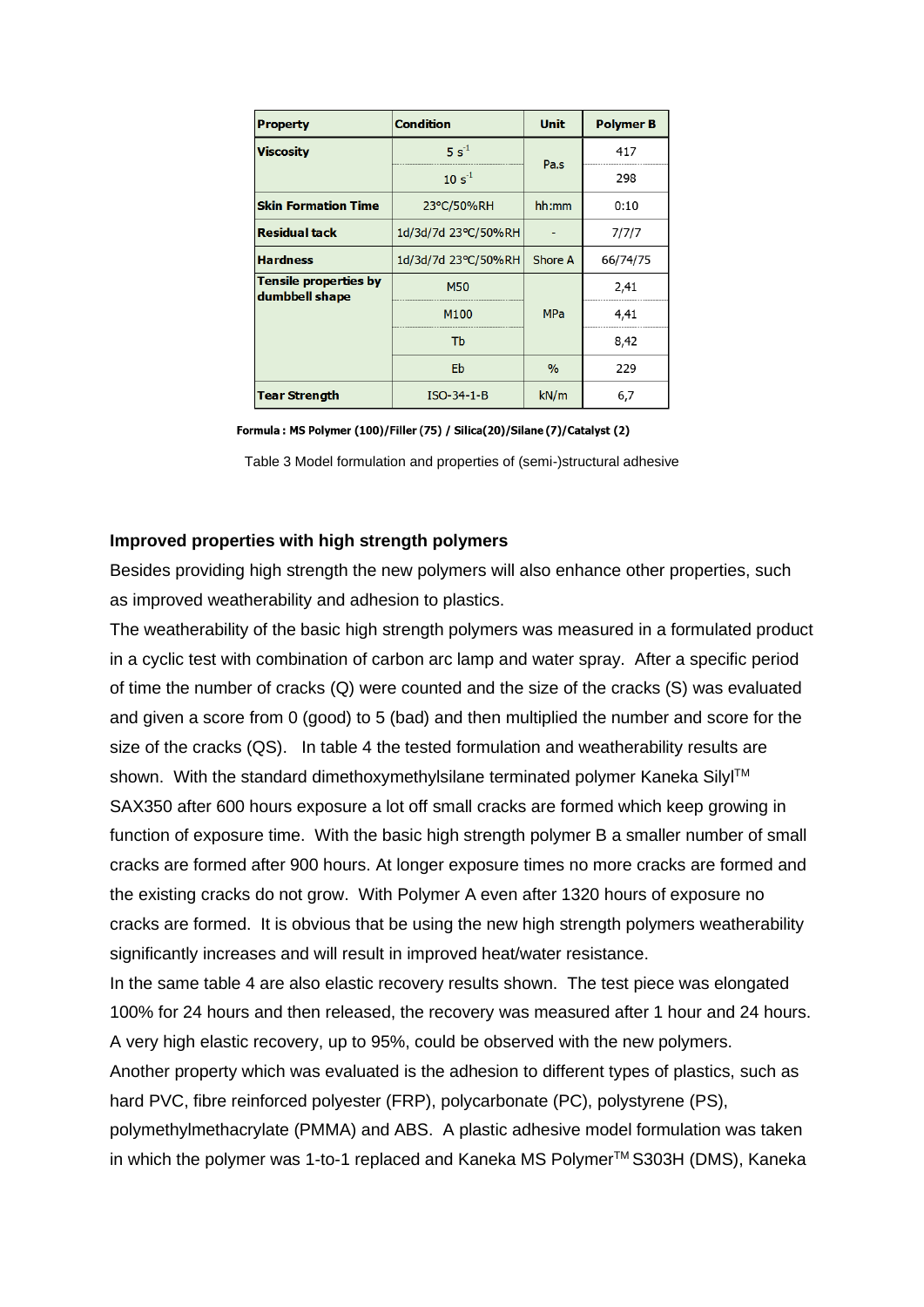Silyl™ SAX520 (TMS), Kaneka Silyl™ MAX923 (standard acryl modified), Polymer A, B and D (basic high strength) and Polymer F (acryl modified high strength) were compared.

| <b>Property</b>         | <b>Condition</b> | <b>Unit</b>   | <b>New Polymer</b> |                  | <b>DMS-MS</b>        |
|-------------------------|------------------|---------------|--------------------|------------------|----------------------|
|                         |                  |               | <b>Polymer A</b>   | <b>Polymer B</b> | Kaneka Silyl™ SAX350 |
| Weatherability          | 600h             | Q/S/QS        | 0/0/0              | 0/0/0            | 5/1/5                |
|                         | 900h             |               | 0/0/0              | 3/1/3            | 5/3/15               |
|                         | 1320h            |               | 0/0/0              | 3/1/3            | 5/4/20               |
| <b>Elastic recovery</b> | 1 <sub>h</sub>   | $\frac{0}{0}$ | 86                 | 79               | 62                   |
|                         | 24h              |               | 95                 | 89               | 74                   |

**Formula : MS Polymer (100)/Plasticizer (55)/Filler(120)/Pigment (20)/Silane (5)/Catalyst (2)**

Table 4 Weatherability and elastic recovery properties of the high strength polymers

In figure 3 the results of the lap shear measurement on the different plastics is shown. Out of all the figures it is obvious that Polymer F provides the overall highest adhesive strength and shows that with 1 polymer strong adhesion to different plastics can be achieved.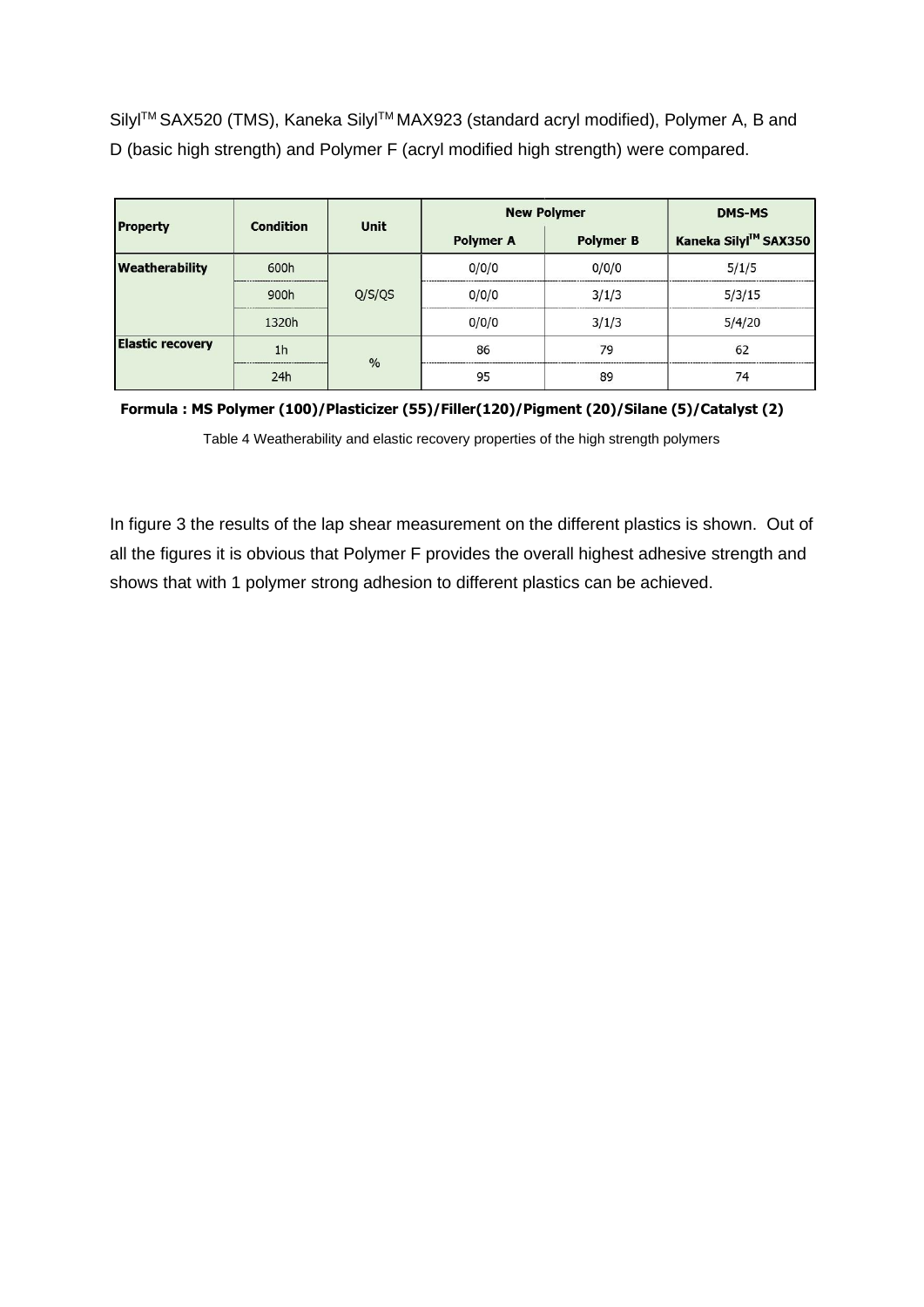













**SAX590** 

PolA

Pol B

Pol D

PolF

14d 23°C/50%RH, 0,2 mm thickness  $\mathsf{SAX} = \mathsf{Kaneka}\;\; \mathsf{SilyI}^{\mathsf{TM}}\;\mathsf{SAX}$ 

Fig 3 Lap shear strength on different plastics in plastic adhesive model formulation

**S303H** 

MAX602 SAX520

Lap Shear Strength on ABS